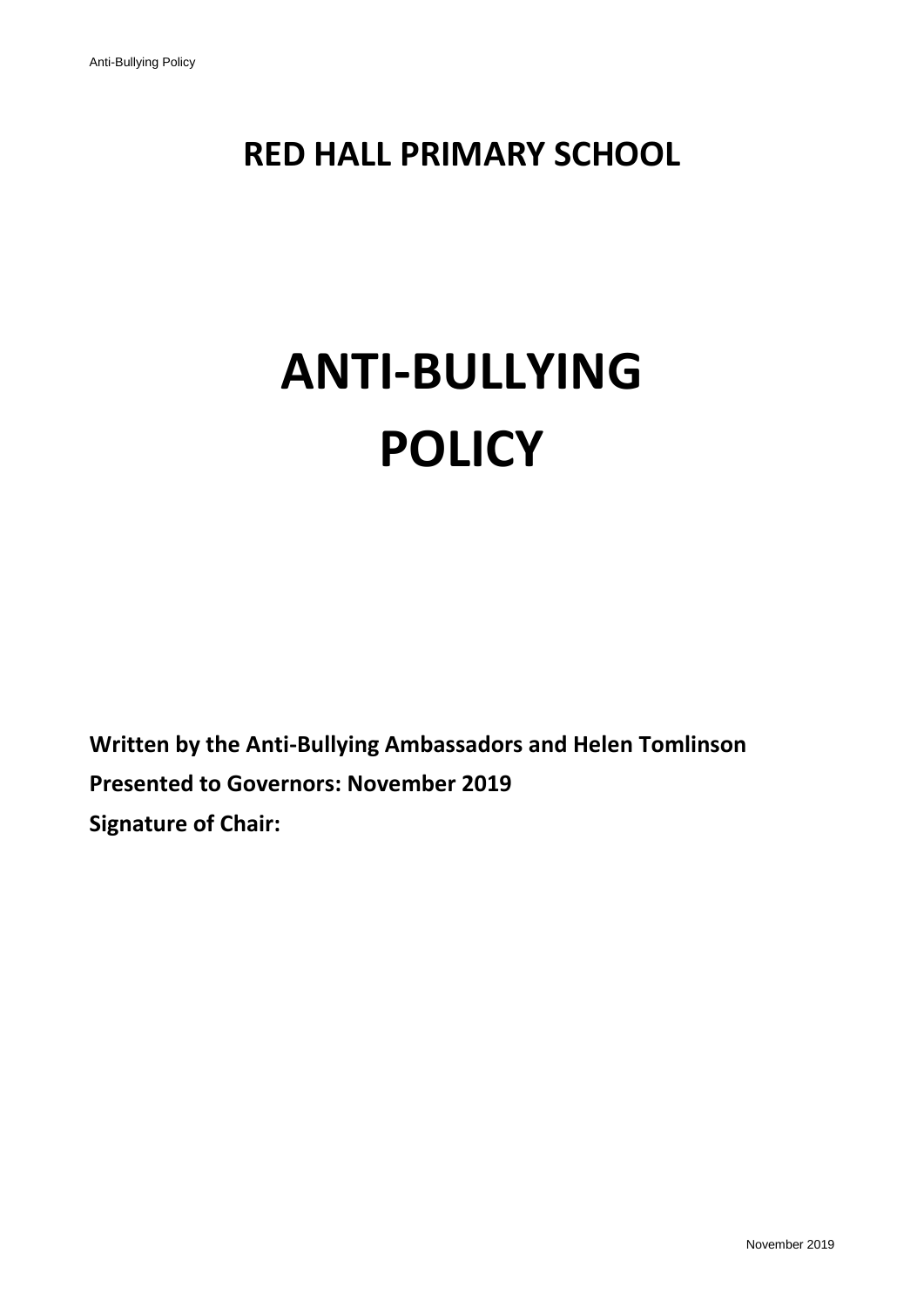## **RED HALL PRIMARY SCHOOL**

## **Anti-Bullying Policy**

#### **1 Introduction**

1.1 At Red Hall Primary School our definition of bullying is:

#### **Repeated negative behaviour that is intended to make others feel uncomfortable or upset.**

- At Red Hall Primary School we learn about 3 types of bullying and how we can help to prevent it.
	- **V: verbal**
	- **I: indirect**
	- **P: physical**
- 1.2 The law protects pupils and at Red Hall Primary School we would want to share this with children so they know about their rights and responsibilities.

The Equality Act 2010

- *eliminate unlawful discrimination, harassment, victimisation and any other conduct prohibited by the act*
- *advance equality of opportunity between people who share a protected characteristic and people who do not share it*
- *foster good relations between people who share a protected characteristic and people who do not share it.*

#### **2 Aims and objectives**

2.1 Bullying is wrong and damages individual children.

At Red Hall Primary School we **will** do all we can to prevent it. Our school values help to encourage children to know that bullying is as unacceptable.

- 2.2 At Red Hall Primary School we will create a safe and secure environment which will help to reduce the chances of bullying.
- 2.3 This policy aims to produce a consistent school response to any bullying incidents that may occur.
- 2.4 We aim to make all those connected with the school aware of our opposition to bullying, and we make clear each person's responsibilities with regard to the stopping of bullying in our school.

#### **3 The role of Governors**

- 3.1 The Governing Body supports the Head teacher in all attempts to eliminate bullying from our school. The Governing Body will not condone any bullying at all in our school, and any incidents of bullying that do occur will be taken very seriously, and dealt with appropriately.
- 3.2 The Governing Body monitors incidents of bullying that do occur, and reviews the effectiveness of this policy regularly. The Governors require the headteacher to keep accurate records of all incidents of bullying, and to report to the Governors on request about the effectiveness of school anti-bullying strategies.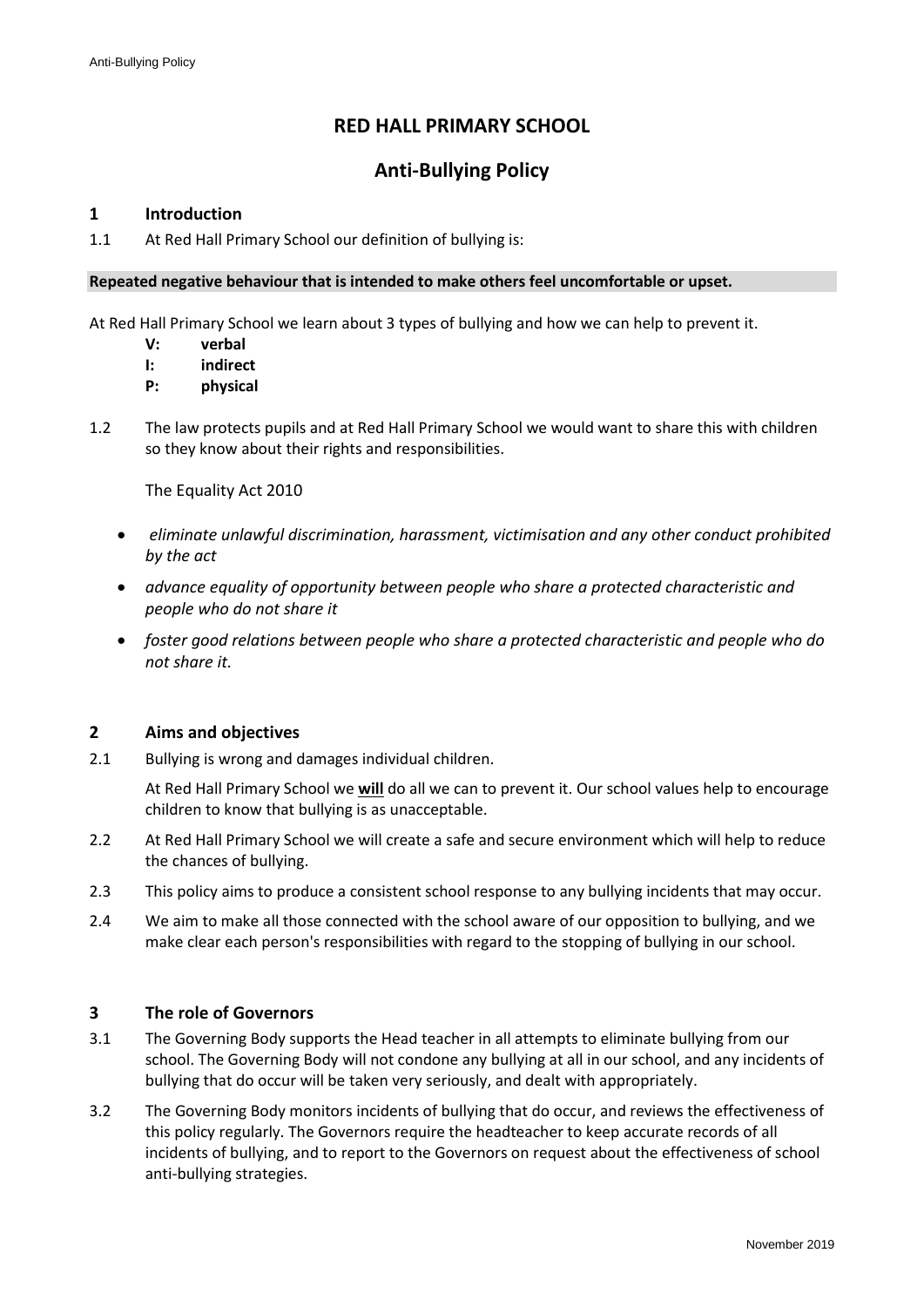3.3 A parent who is dissatisfied with the way the school has dealt with a bullying incident can use the School Complaints Policy.

#### **4 The role of the Head teacher**

- 4.1 It is the responsibility of Head teacher to ensure the school anti-bullying strategy, and to ensure that all staff (both teaching and non-teaching) are aware of the school policy, and know how to identify and deal with incidents of bullying. The Head teacher reports to the Governing Body about the effectiveness of the anti-bullying policy on request.
- 4.2 The Head teacher ensures that all children know that bullying is wrong, and that it is unacceptable behaviour in this school. The Head teacher draws the attention of children to this fact at suitable moments. For example, if an incident occurs, the Head teacher may decide to use an assembly as the forum in which to discuss with other children what happened and what would have been a better way to deal with the situation.
- 4.3 The Head teacher ensures that all staff, including lunchtime staff, receive sufficient training to be equipped to identify and deal with all incidents of bullying.
- 4.4 The Head teacher sets the school climate of mutual support and praise for success, so making bullying less likely. When children feel they are important and belong to a friendly and welcoming school, bullying is far less likely to be part of their behaviour.
- 4.5 The Head teacher will quickly act to sort out and bullying problems and will involve parents and carers early on.

#### **5 The role of the teacher and support staff**

- 5.1 All the staff in our school take all forms of bullying seriously, and seek to prevent it from taking place.
- 5.2 Teachers will log incidents of bullying on the CPOM system. If teachers witness an act of bullying, they will either investigate it themselves, ask for support from a Senior Leader or refer it to the Head teacher. Teachers and support staff do all they can to support the child who is being bullied. Parents/carers will be informed for the perpetrator and the child who has been bullied.
- 5.3 All members of staff routinely attend training, which equips them to identify bullying and to follow school policy and procedures with regard to behaviour management.
- 5.4 Teachers use a range of methods to help prevent bullying and to establish a climate of trust and respect for all. They use drama, role-play, stories etc., within the formal curriculum, to help pupils understand the feelings of bullied children as well as why people might start to bully.
- 5.7 School takes part in the national Anti Bullying Week each year and plans specific focussed assemblies, teaching and learning activities.

#### **6 The role of parents and carers**

- 6.1 Parents and carers who are concerned that their child might be being bullied, or who suspect that their child may be a bully, should contact their child's class teacher immediately. If they are not satisfied with the response, they should contact the Head teacher. If they remain dissatisfied, they should follow the school's complaints procedure (available on the website or paper copy upon request from the school Office).
- 6.2 Parents and carers have a responsibility to support the school's anti-bullying policy, actively encouraging their child to be a positive member of the school.